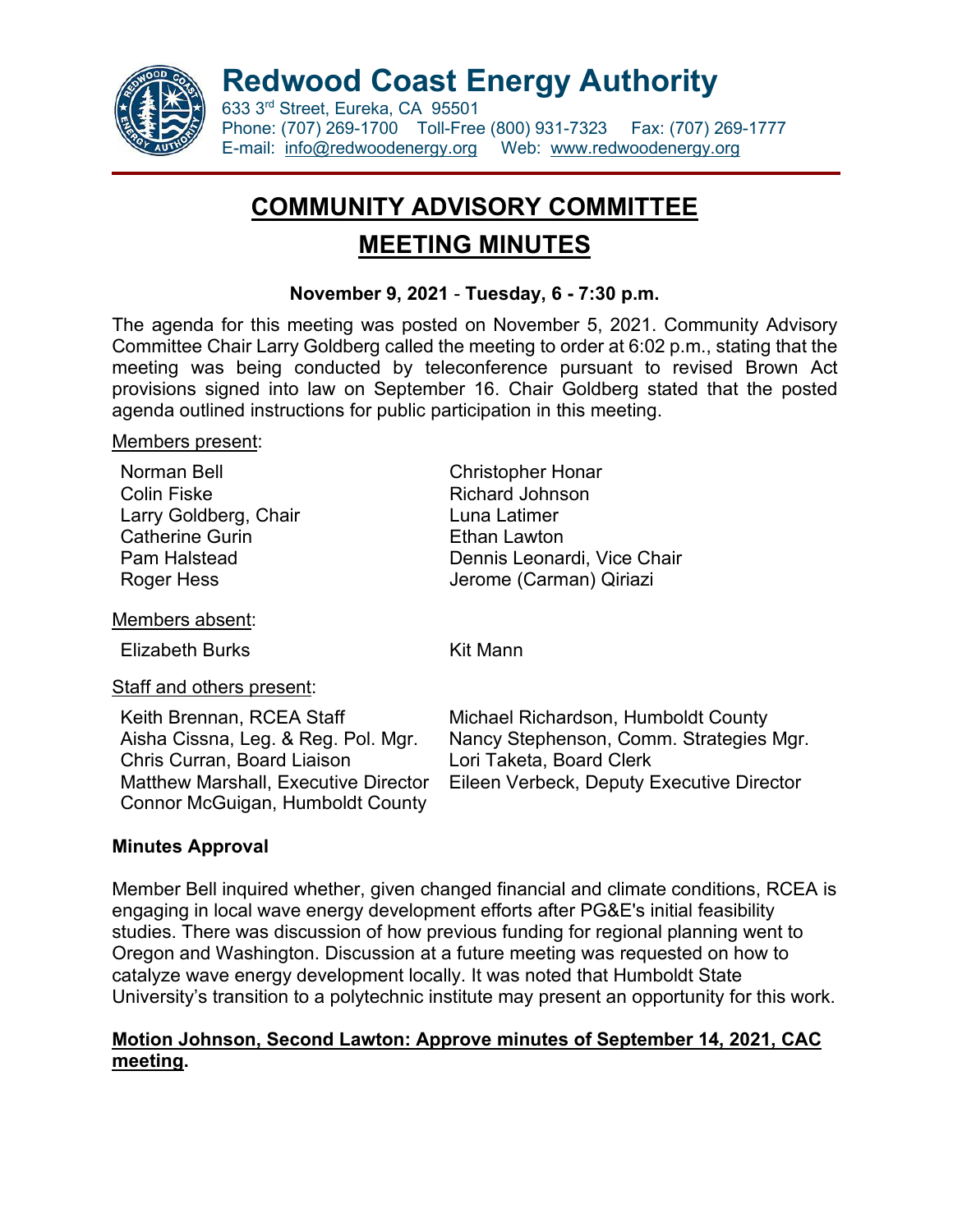#### **The motion passed with a roll call vote. Ayes: Bell, Fiske, Goldberg, Gurin, Halstead, Hess, Honar, Johnson, Latimer, Lawton, Leonardi. Noes: None. Abstain: Carman. Absent: Burks, Mann.**

#### **Non-Agenda Item Public Comment**

Executive Director Matthew Marshall introduced RCEA's new Deputy Executive Director Eileen Verbeck. Deputy Executive Director Verbeck worked at the City of Arcata for 14 years in the Redevelopment and Police Departments.

There was no public comment on non-agenda items and Chair Goldberg closed the public comment period.

### **Countywide Climate Action Plan**

County Planner Connor McGuigan reported on the Countywide Climate Action Plan's status. A three-year effort to collect data, perform analysis and coordinate planning efforts between the County, cities and RCEA is nearing completion. A draft for public review, containing a regional blueprint for greenhouse gas (GHG) emission reduction with implementation measures selected by each jurisdiction, is expected to be released in January 2022. A CEQA review will follow, then plan implementation.

The plan is based on a 2015 countywide greenhouse gas inventory. Transportation accounts for 53% of greenhouse gases emitted in the region, followed by smaller percentages from livestock, combustion of propane and natural gas in buildings, pre-Community Choice Energy program electricity consumption and the industrial sector. The countywide climate action plan is consistent with the state goal of reducing greenhouse gas emissions to 40% below 1990 levels by 2030. Reduction methods vary by sector and can include changing development design to deemphasize vehicle use and reduce vehicle miles traveled, promoting low-carbon transportation using alternative fuels, building electrification and replacing propane and natural gas appliances with electric ones. Many measures also match those of RCEA's RePower Humboldt Comprehensive Action Plan for Energy.

There was discussion of adding telecommuting support into the plan's measures and the need to review studies on effective strategies for reducing vehicle miles traveled.

No member of the public commented on this item. Chair Goldberg closed the public comment period.

#### **Community Advisory Committee 2022 Goals**

Executive Director Marshall presented six proposed CAC work focus areas for 2022 based on the agency's overall 2022 work plan. The group supported the list of focus areas and expressed much interest in reviewing and providing input on energy-specific considerations for large development projects that may impact the RePower Humboldt strategic plan. It was suggested that RCEA also participate in updates of General Plans, Housing Elements and economic development plans, incentivizing greenhouse gas and energy reduction. An ad hoc subcommittee with members Carman, Fiske, Hess and Johnson was formed to meet and suggest comments to the RCEA Board for